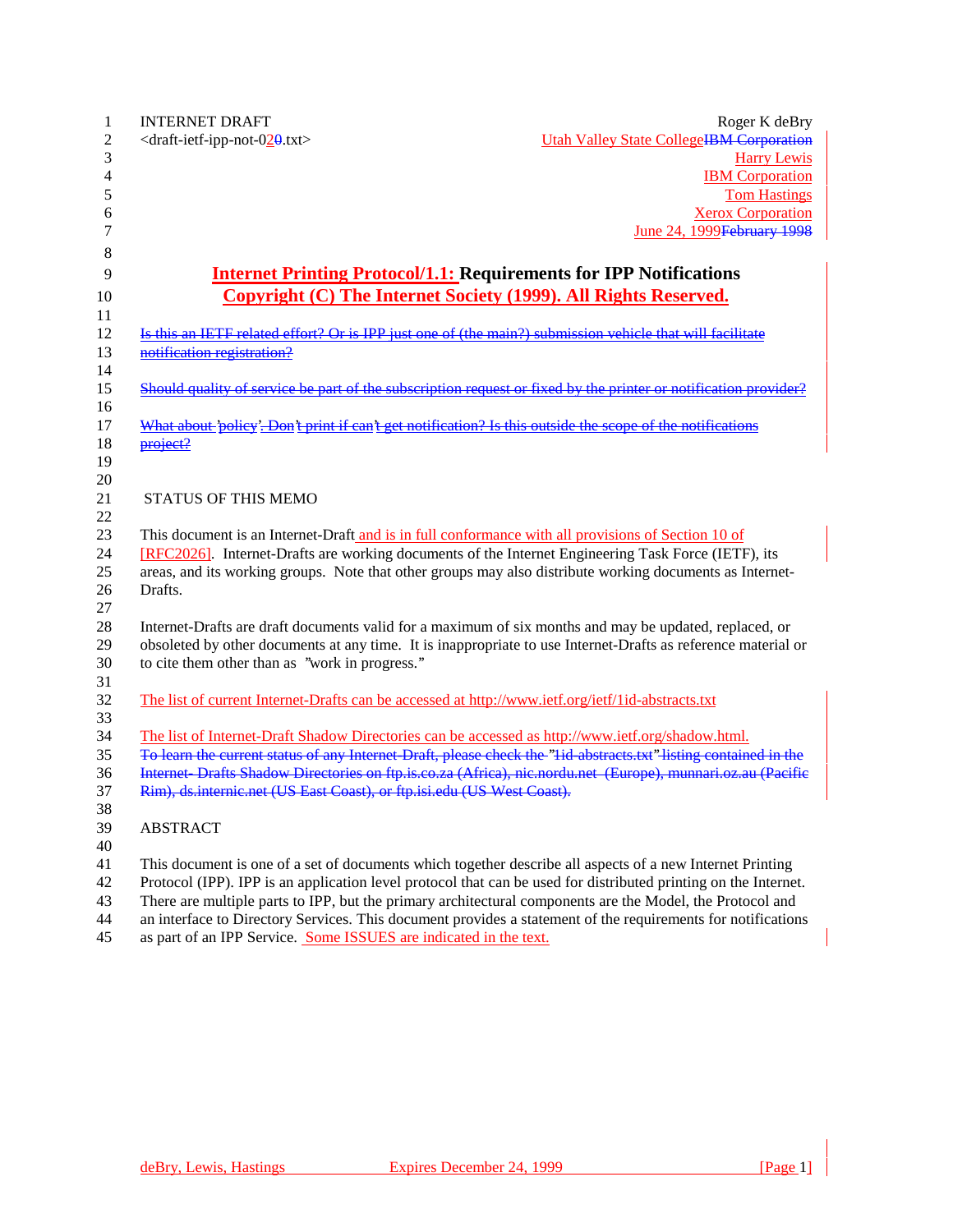| 46       | The full set of IPP documents include:                                                                             |
|----------|--------------------------------------------------------------------------------------------------------------------|
| 47       |                                                                                                                    |
| 48       | Design Goals for an Internet Printing Protocol [RFC2567]                                                           |
| 49       | Rationale for the Structure and Model and Protocol for the Internet Printing Protocol [RFC2568]                    |
| 50       | Internet Printing Protocol/1.0: Model and Semantics [RFC2566]                                                      |
| 51       | Internet Printing Protocol/1.0: Encoding and Transport [RFC2565]                                                   |
| 52       | Internet Printing Protocol/1.0: Implementer's Guide [ipp-iig]                                                      |
| 53       | Mapping between LPD and IPP Protocols [RFC2569]                                                                    |
| 54       |                                                                                                                    |
| 55       | The 'Design Goals for an Internet Printing Protocol' document takes a broad look at distributed printing           |
| 56       | functionality, and it enumerates real-life scenarios that help to clarify the features that need to be included in |
| 57       | a printing protocol for the Internet. It identifies requirements for three types of users; end users, operators,   |
| 58       | and administrators. It calls out a subset of end user requirements that are satisfied in IPP/1.0. Operator and     |
| 59       | administrator requirements are out of scope for version 1.0.                                                       |
| 60       |                                                                                                                    |
| 61       | The Rationale for the Structure and Model and Protocol for the Internet Printing Protocol' document                |
| 62       | describes IPP from a high level view, defines a roadmap for the various documents that form the suite of           |
| 63       | IPP specifications, and gives background and rationale for the IETF working group's major decisions.               |
| 64       |                                                                                                                    |
| 65       | The Internet Printing Protocol/1.0: Encoding and Transport' document is a formal mapping of the abstract           |
| 66       | operations and attributes defined in the model document onto HTTP/1.1. It defines the encoding rules for a         |
| 67       | new Internet media type called 'application/ipp'.                                                                  |
| 68       |                                                                                                                    |
| 69       | The Internet Printing Protocol/1.0: Implementer's Guide' document gives insight and advice to                      |
| 70       | implementers of IPP clients and IPP objects. It is intended to help them understand IPP/1.0 and some of the        |
| 71       | considerations that may assist them in the design of their client and/or IPP object implementations. For           |
| 72       | example, a typical order of processing requests is given, including error checking. Motivation for some of         |
| 73       | the specification decisions is also included.                                                                      |
| 74       |                                                                                                                    |
| 75       | The 'Mapping between LPD and IPP Protocols' document gives some advice to implementers of gateways                 |
| 76       | between IPP and LPD (Line Printer Daemon) implementations.                                                         |
| 77       | - Requirements for an Internet Printing Protocol                                                                   |
| 78       | <b>Internet Printing Protocol/1.0: Model and Semantics</b>                                                         |
| 79       | - Internet Printing Protocol/1.0: Protocol Specification                                                           |
| 80       | - Rationale for the Structure of the Model and Protocol                                                            |
| 81       | <b>- for the Internet Printing Protocol</b>                                                                        |
| 82       |                                                                                                                    |
| 83<br>84 | <b>Table of Contents</b>                                                                                           |
| 85       | $\mathbf{1}$                                                                                                       |
| 86       | $\sqrt{2}$                                                                                                         |
| 87       | 3                                                                                                                  |
| 88       | $\overline{4}$                                                                                                     |
| 89       |                                                                                                                    |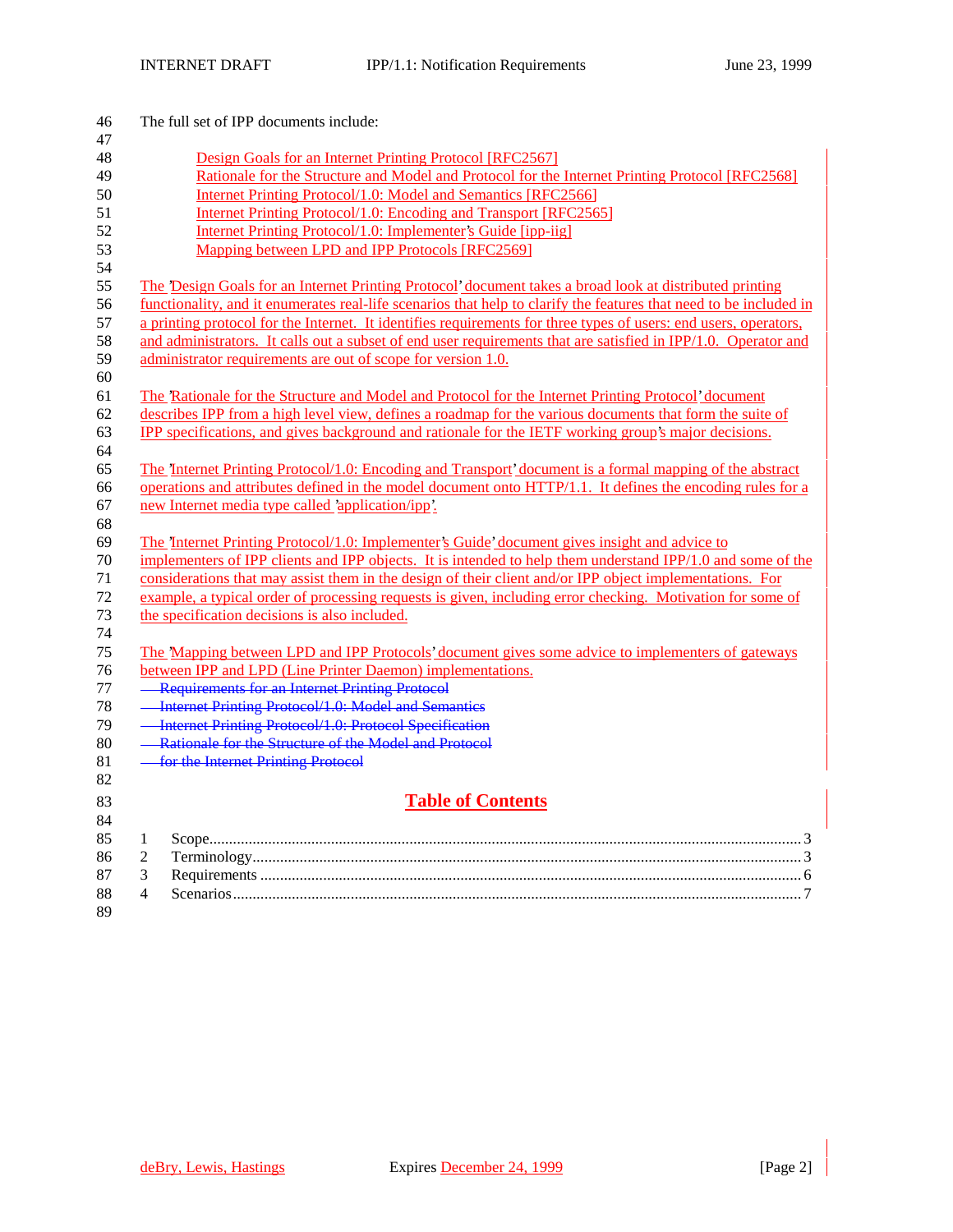# **1 Scope**

92 The scope of this requirements statement is for end users. This document does not address requirements 93 specific to, print administrators and or operators. However, we fully expect the notification mechanisms defined in support of the requirements set forth in this document to be extendible to print administrators defined in support of the requirements set forth in this document to be extendible to print administrators and 95 operators as well.

# **2 Terminology**

 It is necessary to define a set of terms in order to be able to clearly express the requirements for notification services in an IPP System.

#### $\frac{101}{102}$ **2.1 Job Submitting End User**

 A human end user who submits a print job to an IPP Printer. This person may or may not be within the same security domain as the Printer. This person may or may not be geographically near the printer.

### **2.2 Administrator**

109 A human user who established policy for and configures the print system Yada,

#### **2.3 Operator**

113 A human user who carries out the policy established by the Administrator and controls the day to day 114 running of the print system. Yada, Yada

### **2.4 Job Submitting Application**

 An application (for example a batch application), acting on behalf of an end user, which submits a print job to an IPP Printer. The application may or may not be within the same security domain as the Printer. This application may or may not be geographically near the printer. 

## **2.5 Security Domain**

 For the purposes of this discussion, the set of network components which can communicate without going through a proxy or firewall. A security domain may be geographically very large, for example - anyplace within IBM.COM.

## **2.6 IPP Client**

 The software component on the client system which implements the IPP protocol. 

# **2.7 Job Recipient**

 A human who is the ultimate consumer of the print job. In many cases this will be the same person as the Job Submitting End User, but this need not always be the case. For example, if I use IPP to print a document on a printer in a business partner's office, I am the Job Submitting End User, while the person I intend the document for in my business partner's office is the Job Recipient. Since one of the goals of IPP is to be able to print near the ultimate recipient of the printed output, we would normally expect the Job Recipient to be in the same security domain as, and geographically near the Printer. However, this may not always be the case. For example, I submit a print job across the Internet to a Kinko's print shop. I am both the Submitting end User and the Job Recipient, but I am neither near nor in the same security domain as the Printer. 

## **2.8 Job Recipient Proxy**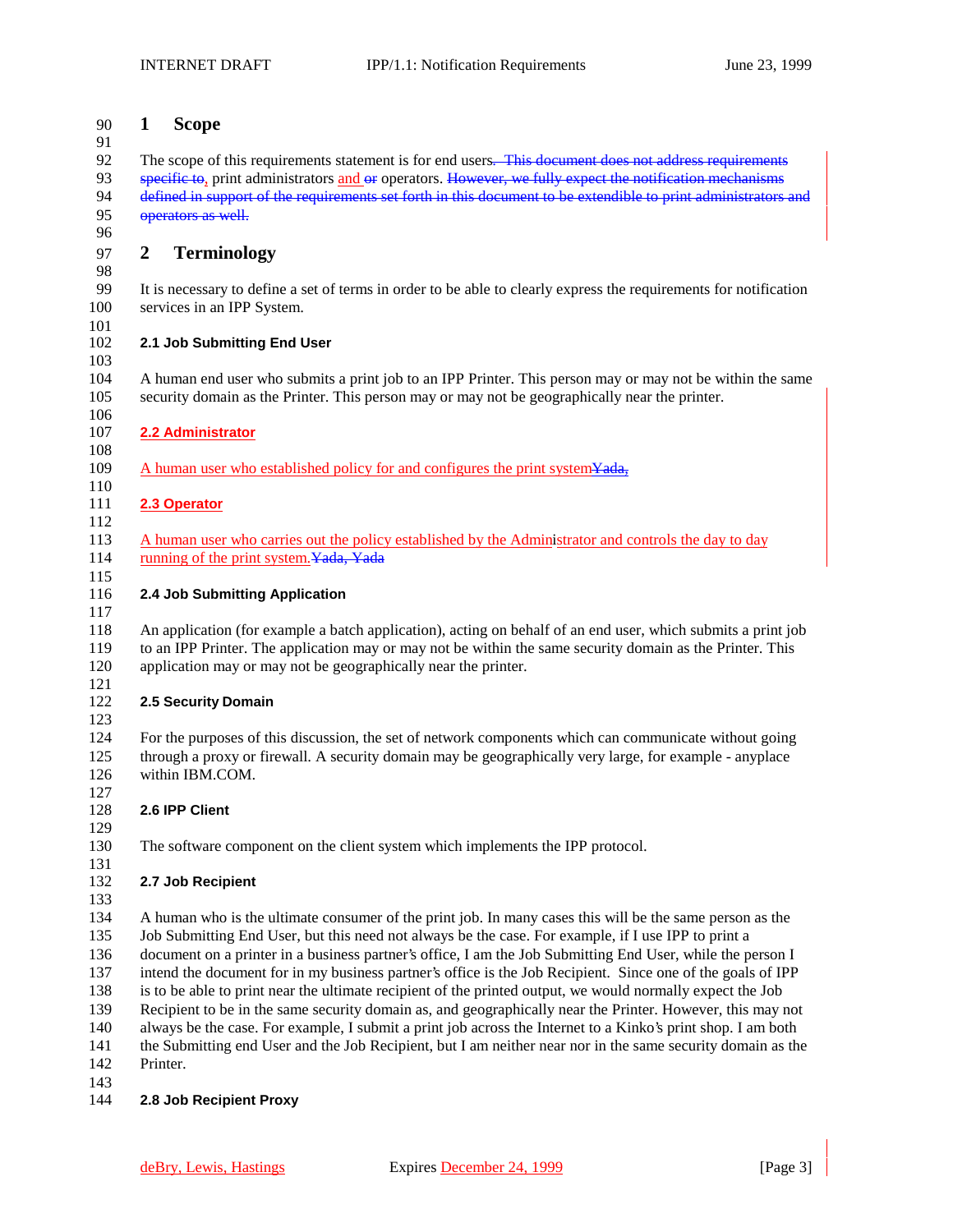| 145        |                                                                                                                |
|------------|----------------------------------------------------------------------------------------------------------------|
| 146        | A person acting on behalf of the Job Recipient. In particular, the Job Recipient Proxy physically picks up     |
| 147        | the printed document from the Printer, if the Job Recipient cannot perform that function. The Proxy is by      |
| 148        | definition geographically near and in the same security domain as the printer. For example, I submit a print   |
| 149        | job from home to be printed on a printer at work. I'd like my secretary to pick up the print job and put it on |
| 150        | my desk. In this case, I am acting as both Job Submitting End User and Job Recipient. My secretary is          |
| 151        | acting as a Job Recipient Proxy.                                                                               |
| 152        |                                                                                                                |
| 153        | <b>2.9 Notification Subscriber</b>                                                                             |
| 154        |                                                                                                                |
| 155        | A client that requests the IPP Printer to send event reports to one or more Notification Recipients. A         |
| 156        | Notification Subscriber may be a Job Submitting End User or an End User, an Operator, or an                    |
| 157        | Administrator that is not submitting a job.                                                                    |
| 158        |                                                                                                                |
| 159<br>160 | 2.10 Notification Source                                                                                       |
| 161        | The entity that sends notification events                                                                      |
| 162        |                                                                                                                |
| 163        | 2.11 Notification Recipient                                                                                    |
| 164        |                                                                                                                |
| 165        | Any of: Job Submitting End User, Job Submitting Application, Job Recipient, or Job Recipient Proxy or          |
| 166        | admin etc folks and their representatives or log file or accounting/audit application or other active or       |
| 167        | passive entities or President Clinton. Or Monica.                                                              |
| 168        |                                                                                                                |
| 169<br>170 | 2.12 Notification Recipient Agent                                                                              |
| 171        | A program which receives events on behalf of the notification recipient. The agent may take some action on     |
| 172        | behalf of the recipient, forward the notification to the recipient via some alternative means (for example,    |
| 173        | page the recipient), or queue the notification for later retrieval by the recipient.                           |
| 174        |                                                                                                                |
| 175        | 2.13 Notification-Events                                                                                       |
| 176        |                                                                                                                |
| 177        | A event is some occurrence (either expected or unexpected) within the printing system. Any of the              |
| 178        | following constitute events that a Job Submitting End User can specify notifications be sent for:              |
| 179        |                                                                                                                |
| 180        | Any standard Printer MIB alert (i.e. device alerts) (critical and warning?) (state change notifications)?<br>٠ |
| 181        | Job Received (transition from Unknown to Pending)<br>٠                                                         |
| 182        | Job Started (Transition from Pending to Processing)<br>$\bullet$                                               |
| 183        | Page Complete (Page is stacked)                                                                                |
| 184        | Collated Copy Complete (last sheet of collated copy is stacked)                                                |
| 185        | Job Complete (transition from Processing or Processing-stopped to Completed)<br>$\bullet$                      |
| 186        | Job aborted (transition from Pending, Pending-held, Processing, or Processing-stopped to Aborted)<br>$\bullet$ |
| 187        | Job canceled (transition from Pending, Pending-held, Processing, or Processing-held to Canceled)<br>$\bullet$  |
| 188        | Other job state changes like 'paused', purged?                                                                 |
| 189        | Device problems on which the job is destine for<br>٠                                                           |
| 190        | Job (interpreter) issues<br>٠                                                                                  |
| 191        |                                                                                                                |
| 192<br>193 | 2.14 Event report                                                                                              |
| 194        | When an event occurs, an event report is generated that fully describes the event (what the event was, where   |
| 195        | it occurred, when it occurred, etc.). Event reports are delivered to all the notification recipients that are  |
| 196        | subscribed to that event, if any. The event report is delivered to the address of the notification recipient   |
| 197        | using the notification delivery method defined in the subscription. However, an Event Report is sent ONLY      |

198 if there is a corresponding subscription.

199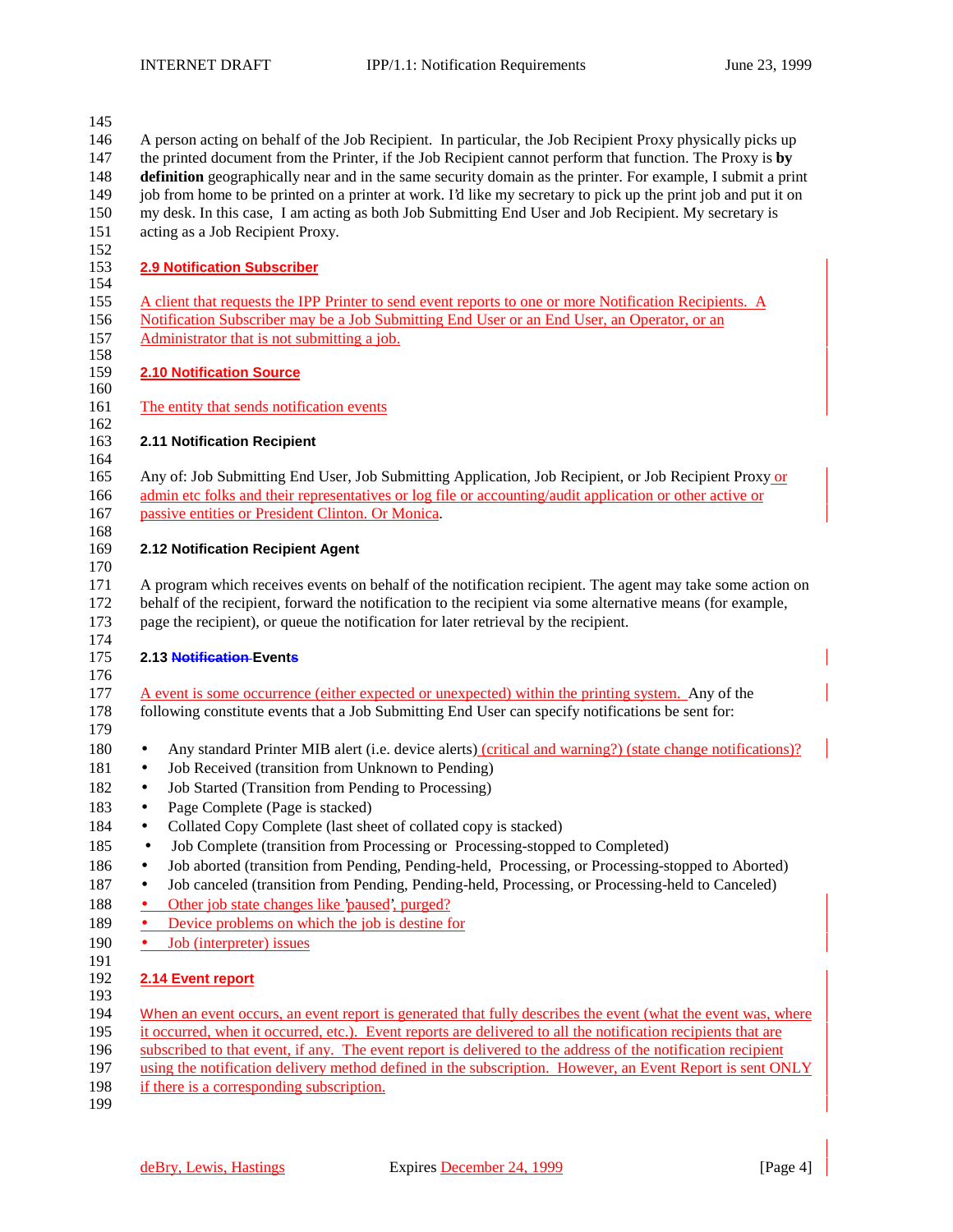| 200 |                                                                                                               |
|-----|---------------------------------------------------------------------------------------------------------------|
| 201 | 2.15 Notification Registration Subscription                                                                   |
| 202 |                                                                                                               |
| 203 | It should be possible for end users and operators to Registersubscribe' for notifications of certain types of |
| 204 | events, independent of Job Submission. An end user or operator may register subscribe for                     |
|     |                                                                                                               |
| 205 |                                                                                                               |
| 206 | All Job Traps<br>$\bullet$                                                                                    |
| 207 | All Traps (Job and Printer)<br>$\bullet$                                                                      |
| 208 | None (Reserves a slot in some limited stable of 'notification hosts')<br>$\bullet$                            |
| 209 | ISSUE: Need to discuss granularity and categorization in the context of anticipated event frequency           |
| 210 |                                                                                                               |
| 211 | 2.16 Notification Attributes                                                                                  |
| 212 |                                                                                                               |
|     |                                                                                                               |
| 213 | IPP Objects (for example, a print job) from which notification are being sent may have attributes associated  |
| 214 | with them. A user may want to have one or more of these associated attributes returned along with a           |
| 215 | particular notification. In general, these may include any attribute associated with the object emitting the  |
| 216 | notification. Examples include:                                                                               |
| 217 |                                                                                                               |
| 218 | number-of-intervening jobs                                                                                    |
| 219 | job-k-octets                                                                                                  |
| 220 | job-k-octets processed                                                                                        |
| 221 | job impressions                                                                                               |
| 222 | job-impressions-interpreted                                                                                   |
| 223 |                                                                                                               |
|     | job-impressions-completed                                                                                     |
| 224 | impressionsCompletedCurrentCopy (job MIB)                                                                     |
| 225 | sheetCompletedCopyNumber (job MIB)                                                                            |
| 226 | sheetsCompletedDocumentNumber (job MIB)                                                                       |
| 227 | Copies-requested                                                                                              |
| 228 | Copy-type                                                                                                     |
| 229 | Output-destination                                                                                            |
| 230 | Job-state-reasons                                                                                             |
| 231 | Job ID?                                                                                                       |
| 232 | Printer URI?                                                                                                  |
| 233 | Subscription ID (for job independent subscription)                                                            |
| 234 |                                                                                                               |
| 235 |                                                                                                               |
|     | 2.17 Notification Delivery Method (or Delivery Method for short)                                              |
| 236 |                                                                                                               |
| 237 | Event reports are delivered using a method, such as email, TCP/IP, etc.                                       |
| 238 |                                                                                                               |
| 239 | 2.18 Immediate Notification                                                                                   |
| 240 |                                                                                                               |
| 241 | Notifications sent to the notification recipient or the notification recipient's agent in such a way that the |
| 242 | notification arrives immediately, within the limits of common addressing, routing, network congestion and     |
| 243 | quality of service.                                                                                           |
| 244 |                                                                                                               |
| 245 | 2.19 Queued Notification                                                                                      |
| 246 |                                                                                                               |
| 247 | Notifications which are not necessarily sent immediately, but are queued for delivery by some intermediate    |
| 248 | network application, or for later retrieval. Email with store and forward is an example of queued             |
|     |                                                                                                               |
| 249 | notification.                                                                                                 |
| 250 |                                                                                                               |
| 251 | 2.20 Notification over Reliable Transport                                                                     |
| 252 |                                                                                                               |
| 253 | Notifications which are delivered by a reliable, sequenced delivery of packets or character stream, with      |
| 254 | acknowledgment and retry, such that delivery of the notification is guaranteed within some reasonable time    |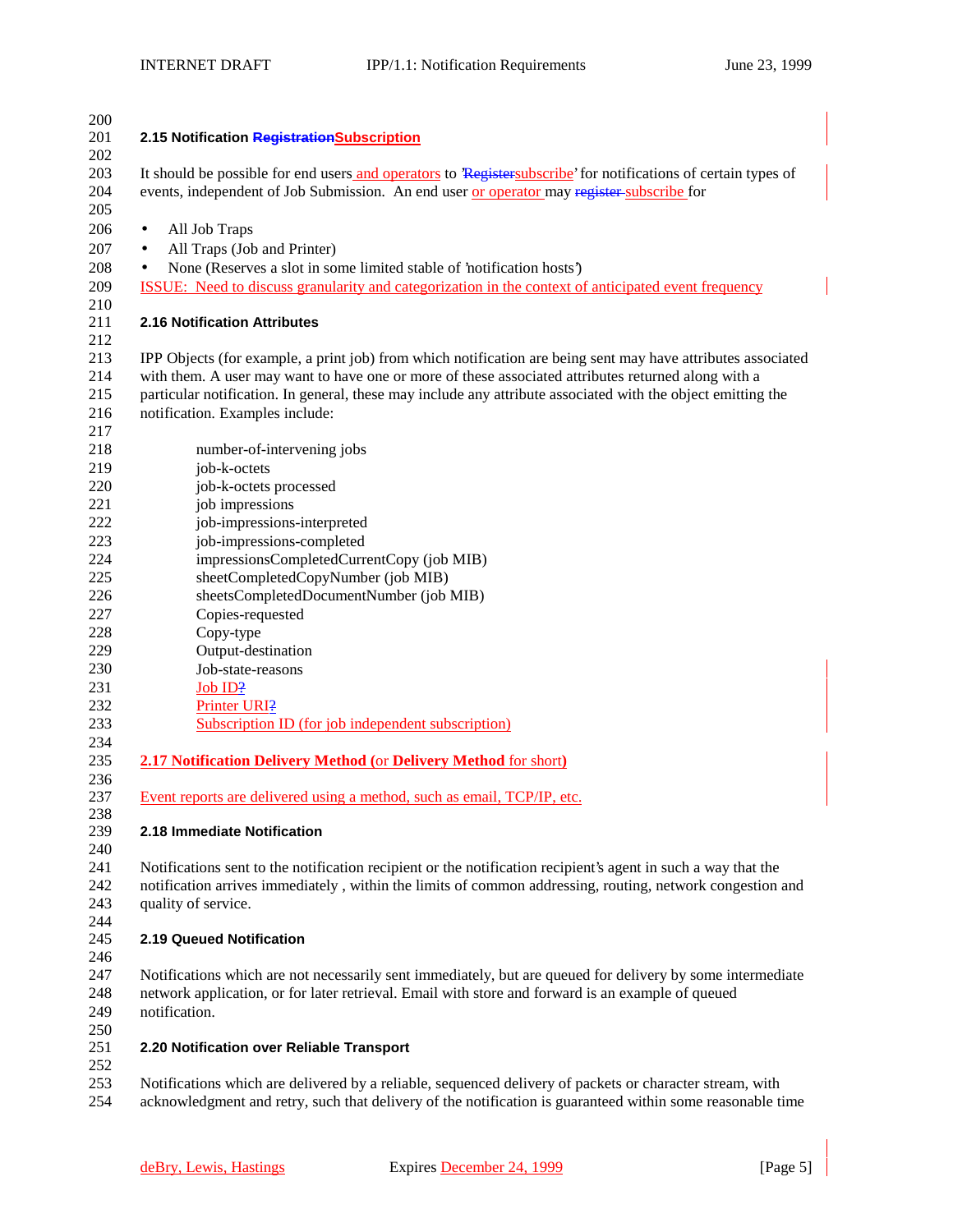| 255<br>256                             | limits. For example, if the notification recipient has logged off and gone home for the day, an immediate<br>notification cannot be guaranteed to be delivered, even when sent over a reliable transport, because there is                                                                                                                                                                                                     |
|----------------------------------------|--------------------------------------------------------------------------------------------------------------------------------------------------------------------------------------------------------------------------------------------------------------------------------------------------------------------------------------------------------------------------------------------------------------------------------|
| 257                                    | nothing there to catch it. Guaranteed delivery requires both queued notification and a reliable transport. If                                                                                                                                                                                                                                                                                                                  |
| 258                                    | delivery of the notification requires process to process communications, each session is managed in a                                                                                                                                                                                                                                                                                                                          |
| 259<br>260                             | reliable manner, assuring fully ordered, end-to-end delivery.                                                                                                                                                                                                                                                                                                                                                                  |
| 261                                    | 2.21 Notification over Unreliable Transport                                                                                                                                                                                                                                                                                                                                                                                    |
| 262                                    |                                                                                                                                                                                                                                                                                                                                                                                                                                |
| 263                                    | Notifications are delivered via the fundamental transport address and routing framework, but no                                                                                                                                                                                                                                                                                                                                |
| 264                                    | acknowledgment or retry is required. Process to process communications, if involved, are unconstrained.                                                                                                                                                                                                                                                                                                                        |
| 265                                    |                                                                                                                                                                                                                                                                                                                                                                                                                                |
| 266                                    |                                                                                                                                                                                                                                                                                                                                                                                                                                |
| 267                                    | 2.22 Human Consumable Notification                                                                                                                                                                                                                                                                                                                                                                                             |
| 268<br>269                             | Notifications which are intended to be consumed by human end users only. They contain no machine                                                                                                                                                                                                                                                                                                                               |
| 270                                    | readable encodingsencoding of the event. Email would be an example of a Human consumable notification.                                                                                                                                                                                                                                                                                                                         |
| 271                                    | ISSUE: Do we need both human and machine or is machine sufficient? There is no intent to attempt to                                                                                                                                                                                                                                                                                                                            |
| 272                                    | standardize human readable strings.                                                                                                                                                                                                                                                                                                                                                                                            |
| 273                                    | Human readable is intended for certain protocols, like e-mail, though email can also convey machine                                                                                                                                                                                                                                                                                                                            |
| 274                                    | readable MIME types as well using multipart/report.                                                                                                                                                                                                                                                                                                                                                                            |
| 275                                    | ISSUE: Is e-mail the only, or most likely, means of conveying the notification through the firewall (which                                                                                                                                                                                                                                                                                                                     |
| 276                                    | would drive a requirement for mixed text, binary content). We utterly agree we will not attempt to codify                                                                                                                                                                                                                                                                                                                      |
| 277<br>278                             | content of the e-mail message!!!                                                                                                                                                                                                                                                                                                                                                                                               |
| 279<br>280<br>281<br>282<br>283<br>284 | 2.23 Machine Consumable Notification<br>Notifications which are intended for consumption by a program only, such as an IPP Client. Machine<br>Consumable notifications may not contain human readable information. Do we need both human and<br>machine? Machine readable is intended for application to application only. The Notification Recipient<br>could process the machine readable report into human readable format. |
| 285                                    |                                                                                                                                                                                                                                                                                                                                                                                                                                |
| 286                                    | 2.24 Mixed Notification                                                                                                                                                                                                                                                                                                                                                                                                        |
| 287                                    |                                                                                                                                                                                                                                                                                                                                                                                                                                |
| 288                                    | A mixed notification may contain both human readable and human readable information.                                                                                                                                                                                                                                                                                                                                           |
| 289                                    | ISSUE: Do we need mixed?                                                                                                                                                                                                                                                                                                                                                                                                       |
| 290<br>291                             | Are notifications managed and controlled primarily by the 'printer' or by some other network infrastructure?                                                                                                                                                                                                                                                                                                                   |
| 292                                    |                                                                                                                                                                                                                                                                                                                                                                                                                                |
| 293                                    | Mail Services, DNS, Instant Messaging, Distributions lists etc.?                                                                                                                                                                                                                                                                                                                                                               |
| 294                                    |                                                                                                                                                                                                                                                                                                                                                                                                                                |
| 295                                    |                                                                                                                                                                                                                                                                                                                                                                                                                                |
| 296                                    | $\mathbf{3}$<br><b>Requirements</b>                                                                                                                                                                                                                                                                                                                                                                                            |
| 297                                    |                                                                                                                                                                                                                                                                                                                                                                                                                                |
| 298                                    | The following requirements are intended to be met by the IPP Notification specification.                                                                                                                                                                                                                                                                                                                                       |
| 299<br>300                             |                                                                                                                                                                                                                                                                                                                                                                                                                                |
| 301<br>302                             | 3.1 The specification must indicate which of these requirements are MANDATORY and which are<br><b>OPTIONAL</b> for a conforming implementation.                                                                                                                                                                                                                                                                                |
| 303                                    | 3.2 It must be possible to support the IPP Notification interface using third party notification services that                                                                                                                                                                                                                                                                                                                 |
| 304                                    | exist today or that may be standardized in the future.                                                                                                                                                                                                                                                                                                                                                                         |
| 305                                    |                                                                                                                                                                                                                                                                                                                                                                                                                                |
| 306                                    | 3.3 A Job Submitting End User must be able to specify zero or more notification recipients when                                                                                                                                                                                                                                                                                                                                |
| 307                                    | submitting a print job. But don't expect a submitter to be able to circumvent out of band subscriptions.                                                                                                                                                                                                                                                                                                                       |
| 308                                    |                                                                                                                                                                                                                                                                                                                                                                                                                                |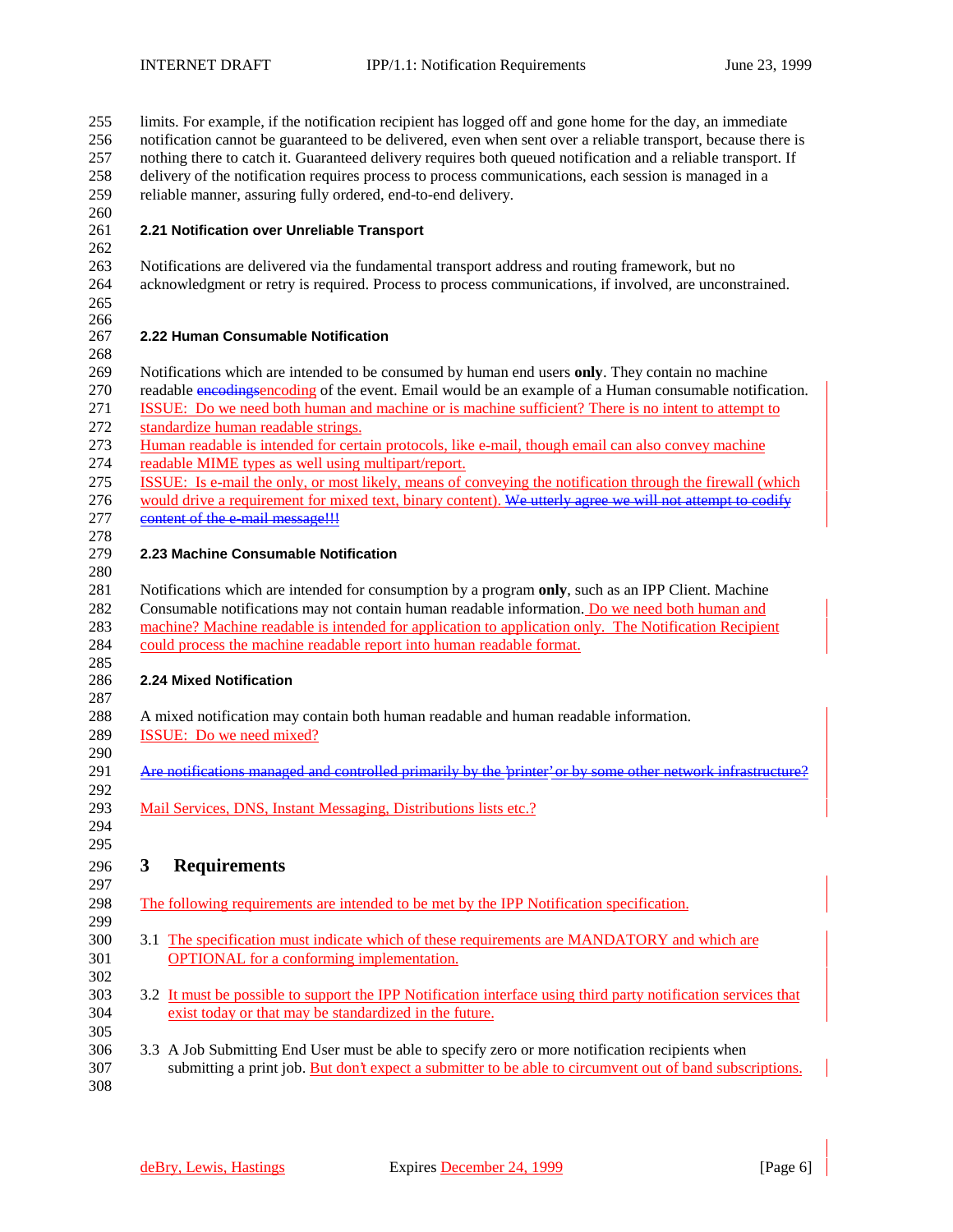| 309<br>310<br>311               |   | 3.2 When specifying a notification recipient, a Notification Subscriber Job Submitting End user (or other<br>subscriber)-must be able to specify one or more notification events for that notification recipient.                                                                                                                                                                                             |
|---------------------------------|---|---------------------------------------------------------------------------------------------------------------------------------------------------------------------------------------------------------------------------------------------------------------------------------------------------------------------------------------------------------------------------------------------------------------|
| 312<br>313<br>314<br>315        |   | 3.3 When specifying a notification recipient, the Notification Subscriber Job Submitting End User must be<br>able to specify either immediate or queued notification for that notification recipient. This may be<br>explicit, or implied by the method of delivery chosen by the Job Submitting End User.                                                                                                    |
| 316<br>317<br>318<br>319        |   | 3.5.3.4 When specifying a notification event, a Notification Subscriber Job Submitting End User must be<br>able to specify that zero or more notification attributes (or attribute categories) be sent along with the<br>notification, when that event occurs.                                                                                                                                                |
| 320<br>321                      |   | 3.5 Common delivery methods, e.g. email, fog-horn, must be supported.                                                                                                                                                                                                                                                                                                                                         |
| 322<br>323<br>324<br>325        |   | 3.6 There is no requirement for the IPP Printer receiving the print request to validate the identity of an<br>event recipient, nor the ability of the system to deliver an event to that recipient as requested (for<br>example, if the event recipient is not at work today).                                                                                                                                |
| 326<br>327<br>328<br>329        |   | 3.7 However, an IPP Printer must validate its ability to deliver an event using the specified delivery<br>scheme. If it does not support the specified scheme, or the specified scheme is invalid for some reason,<br>then it should respond to the print request with an error condition.                                                                                                                    |
| 330<br>331<br>332<br>333        |   | 3.8 There must be a class of IPP event notification schemes or methods which can flow through corporate<br>firewalls. However, an IPP printer need not test to guarantee delivery of the notification through a<br>firewall before accepting a print job.                                                                                                                                                     |
| 334<br>335<br>336<br>337        |   | 3.9 A mechanism must be provided for delivering a notification to the submitting client when the delivery<br>of an event notification to a specified Notification Recipient fails. (Optional? Or not necessary?) Fall<br>back means of subscribers determining if notifications have failed. I.e. polling?                                                                                                    |
| 338<br>339                      |   | 3.10 There must be a mechanism for localizing human consumable notifications by the Notification Source.<br>(Really???) Web translation?                                                                                                                                                                                                                                                                      |
| 340<br>341<br>342<br>343        |   | 3.11 There must be a way to specify whether or not event delivery requires acknowledgement back to the<br>Event Source.                                                                                                                                                                                                                                                                                       |
| 344<br>345<br>346<br>347<br>348 |   | 3.12 There must be a mechanism to indicate the quality of service for delivery of event reports. The policy<br>must include stopping the Printer and allowing the Printer to continue, when delivery of the event<br>report is not acknowledged. ISSUE: Should that policy be specified by the Notification Subscriber<br>(and authorized by the Printer) or by the administrator in configuring the Printer? |
| 349<br>350<br>351<br>352<br>353 |   | 3.13 There must be a mechanism so that job independent subscriptions do not become stale and do not<br>require human intervention to remove stale subscriptions. However, stale must not be the inability to<br>deliver a notification report, since temporary event delivery problems must be tolerated.                                                                                                     |
| 354<br>355                      | 4 | <b>Scenarios</b>                                                                                                                                                                                                                                                                                                                                                                                              |
| 356<br>357<br>358<br>359<br>360 |   | 4.1 I am sitting in my office and submit a print job to the printer down the hall. I am in the same security<br>domain as the printer and of course, geographically near. I want to know immediately when my print<br>job will be completed (or if there is a problem) because the document I am working on is urgent. I<br>submit the print job with the following attributes:                               |
| 361<br>362                      |   | Notification Recipient - me<br>Notification Events - all<br>٠                                                                                                                                                                                                                                                                                                                                                 |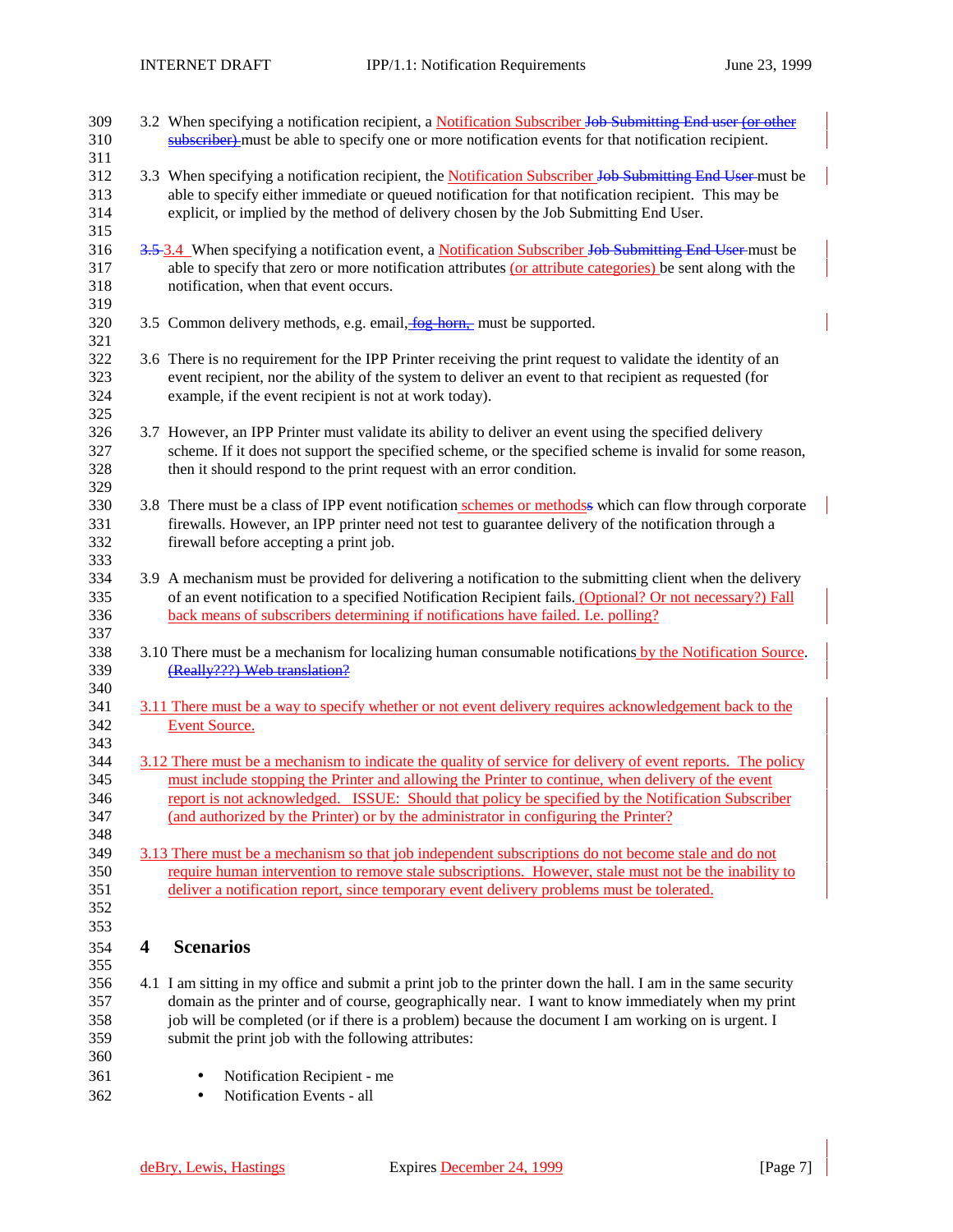| 363        | Notification Attributes - job-state-reason                                                                                                                                                                       |
|------------|------------------------------------------------------------------------------------------------------------------------------------------------------------------------------------------------------------------|
| 364        | Notification Type - immediate<br>$\bullet$                                                                                                                                                                       |
| 365        |                                                                                                                                                                                                                  |
| 366<br>367 | 4.2 I am working from home and submit a print job to the same printer as in the previous example.<br>However, since I am not at work, I cannot physically get the print file or do anything with it. It can wait |
| 368        | until I get to work this afternoon. However, I'd like my secretary to pick up the output and put it on my                                                                                                        |
| 369        | desk so it doesn't get lost or mismiss-filed. I'd also like a queued notification sent to my email so that                                                                                                       |
| 370        | when I get to work I can tell if there was a problem with the print job. I submit a print job with the                                                                                                           |
| 371        | following attributes:                                                                                                                                                                                            |
| 372        |                                                                                                                                                                                                                  |
| 373        | Notification Recipient - my secretary<br>٠                                                                                                                                                                       |
| 374        | Notification Events - print complete                                                                                                                                                                             |
|            | ٠                                                                                                                                                                                                                |
| 375<br>376 | Notification Type - immediate<br>$\bullet$                                                                                                                                                                       |
| 377        |                                                                                                                                                                                                                  |
|            | Notification Recipient - me<br>$\bullet$                                                                                                                                                                         |
| 378        | Notification Events - print complete<br>٠                                                                                                                                                                        |
| 379        | Notification Attributes - impressions completed<br>٠                                                                                                                                                             |
| 380        | Notification Type - queued<br>$\bullet$                                                                                                                                                                          |
| 381        |                                                                                                                                                                                                                  |
| 382        | 4.3 I am sitting in my office and submit a print job to a client at an engineering firm we work with on a                                                                                                        |
| 383        | daily basis. The engineering form is in Belgium. I would like my client to know when the print job is                                                                                                            |
| 384<br>385 | complete, so that she can pick it up from the printer in her building. It is important that she review it<br>right away and get her comments back to me. I submit the print job with the following attributes:   |
| 386        |                                                                                                                                                                                                                  |
| 387        |                                                                                                                                                                                                                  |
| 388        | Notification Recipient - client at engineering firm<br>$\bullet$                                                                                                                                                 |
| 389        |                                                                                                                                                                                                                  |
| 390        | Notification Events - print complete<br>$\bullet$<br>Notification Type - immediate                                                                                                                               |
| 391        | ٠<br>Notification Language - French                                                                                                                                                                              |
| 392        | $\bullet$                                                                                                                                                                                                        |
| 393        | 4.4 I am in a hotel room and send a print job to a Kinko's store in the town I am working in, in order to get                                                                                                    |
| 394        | a printed report for the meeting I am attending in the morning. Since I'm going out to dinner after I get                                                                                                        |
| 395        | this job submitted, an immediate notification won't do me much good. However, I'd like to check in the                                                                                                           |
| 396        | morning before I drive to the Kinko's store to see if the file has been printed. An email notification is                                                                                                        |
| 397        | sufficient for this purpose. I submit the print job with the following attributes:                                                                                                                               |
| 398        |                                                                                                                                                                                                                  |
| 399        |                                                                                                                                                                                                                  |
| 400        | Notification Recipient - me                                                                                                                                                                                      |
| 401        | Notification Events - print complete                                                                                                                                                                             |
| 402        | Notification Type - email<br>$\bullet$                                                                                                                                                                           |
| 403        |                                                                                                                                                                                                                  |
| 404        | 4.5 I am printing a large, complex print file. I want to have some immediate feedback on the progress of                                                                                                         |
| 405        | the print job as it prints. I submit the print job with the following attributes:                                                                                                                                |
| 406        |                                                                                                                                                                                                                  |
| 407        | Notification Recipient - me                                                                                                                                                                                      |
| 408        | Notification Type - immediate<br>٠                                                                                                                                                                               |
| 409        | Notification Events - all state transitions<br>٠                                                                                                                                                                 |
| 410        | Notification Attributes - impression completed<br>٠                                                                                                                                                              |
| 411        |                                                                                                                                                                                                                  |
| 412        | 4.6 I am an operator and my duties is to keep the printer running. I subscribe independently from a job                                                                                                          |
| 413        | submission so that my subscription outlasts any particular job. I subscribe with the following                                                                                                                   |
| 414        | attributes:                                                                                                                                                                                                      |
| 415        |                                                                                                                                                                                                                  |